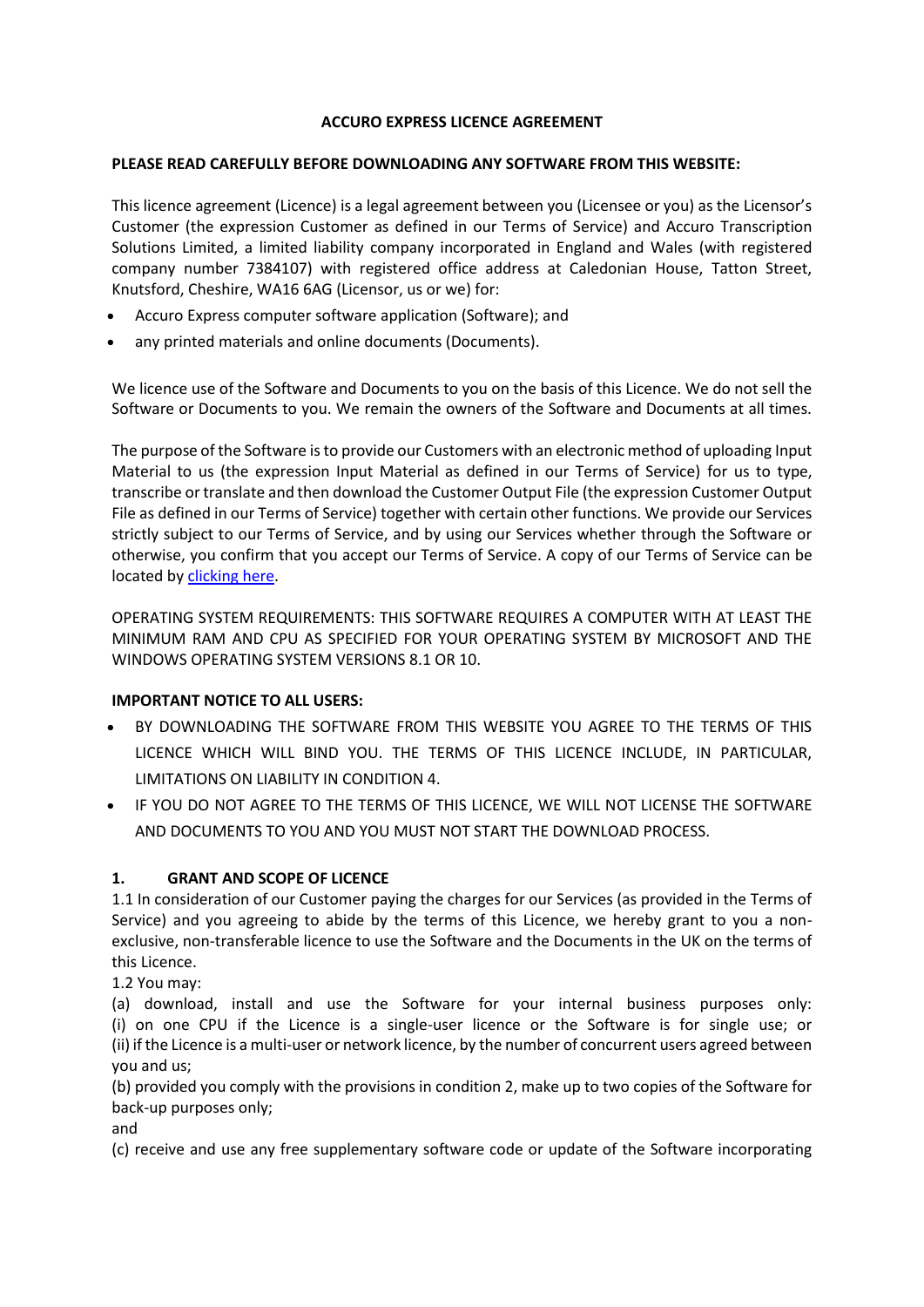"patches" and corrections of errors as may be provided by us from time to time; (d) use any Documents in support of the use permitted under condition 1.2.

## **2. RESTRICTIONS**

Except as expressly set out in this Licence or as permitted by any local law, you undertake: (a) not to copy the Software or Documents except where such copying is incidental to normal use of the Software, or where it is necessary for the purpose of back-up or operational security; (b) not to rent, lease, sub-license, loan, translate, merge, adapt, vary or modify the Software or Documents;

(c) not to make alterations to, or modifications of, the whole or any part of the Software, nor permit the Software or any part of it to be combined with, or become incorporated in, any other programs; (d) not to disassemble, decompile, reverse-engineer or create derivative works based on the whole or any part of the Software nor attempt to do any such thing except to the extent that (by virtue of section 296A of the Copyright, Designs and Patents Act 1988) such actions cannot be prohibited because they are essential for the purpose of achieving inter-operability of the Software with another software program, and provided that the information obtained by you during such activities: (i) is used only for the purpose of achieving inter-operability of the Software with another software program;

(ii) is not unnecessarily disclosed or communicated without our prior written consent to any third party;

(iii) is not used to create any software which is substantially similar to the Software; (e) to keep all copies of the Software secure and to maintain accurate and up-to-date records of the number and locations of all copies of the Software;

(f) to supervise and control use of the Software and ensure that the Software is used by your employees and representatives in accordance with the terms of this Licence; (g) to include our copyright notice on all entire and partial copies you make of the Software on any medium;

(h) not to provide or otherwise make available the Software in whole or in part (including but not limited to program listings, object and source program listings, object code and source code), in any form to any person other than your employees or representatives without prior written consent from us.

### **3. INTELLECTUAL PROPERTY RIGHTS**

3.1 You acknowledge that all intellectual property rights in the Software and the Documents anywhere in the world belong to us, that rights in the Software are licensed (not sold) to you, and that you have no rights in, or to, the Software or the Documents other than the right to use them in accordance with the terms of this Licence.

3.2 You acknowledge that you have no right to have access to the Software in source code form or in unlocked coding or with comments.

3.3 The integrity of this Software is protected by technical protection measures (TPM) so that the intellectual property rights, including copyright, in the Software are not misappropriated. You must not attempt in any way to remove or circumvent any such TPM, nor apply or manufacture for sale or hire, import, distribute, sell or let for hire, offer or expose for sale or hire, advertise for sale or hire or have in your possession for private or commercial purposes any means the sole intended purpose of which is to facilitate the unauthorised removal or circumvention of such TPM.

### **4. LIMITATION OF LIABILITY**

4.1 We give you no warranty or assurance about the Software. Apart from our Customer paying the charges for our Services (as provided in the Terms of Service) we are not charging for the use of the Software. As free software, you acknowledge that the Software has not been developed to meet your individual requirements, and that it is therefore your responsibility to ensure that the facilities and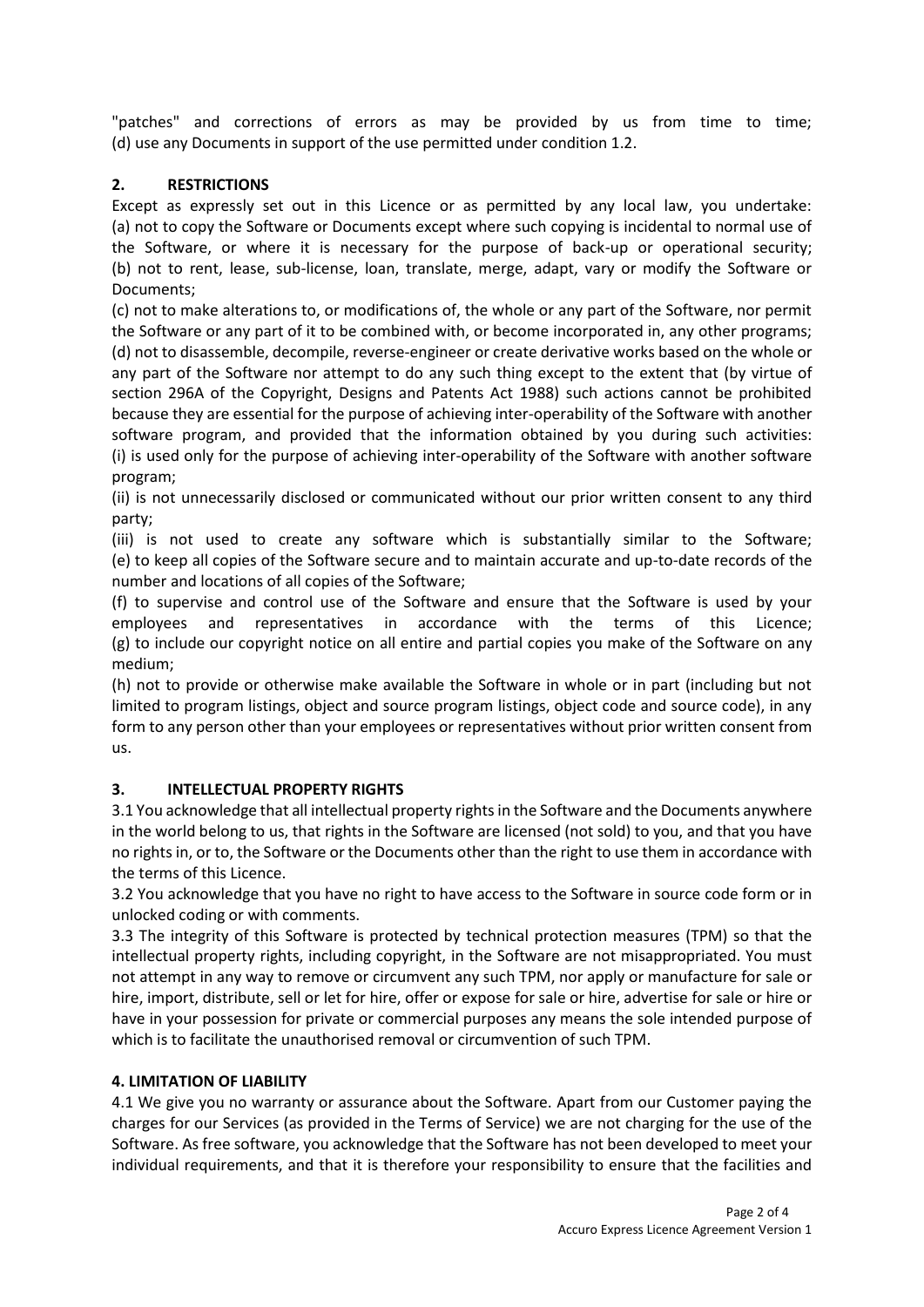functions of the Software as described in the Documents meet your requirements. 4.2 We only provide this Licence to business customers, not to consumers. Accordingly you acknowledge that the Software and Documents is only supplied for your internal use by your business, and you agree not to use the Software or Documents for any re-sale purposes. 4.3 We shall not under any circumstances whatever be liable to you, whether in contract, tort (including negligence), breach of statutory duty, or otherwise, arising under or in connection with the Licence for:

(a) loss of profits, sales, business, or revenue;

(b) business interruption;

(c) loss of anticipated savings;

(d) loss or corruption of data or information;

(e) loss of business opportunity, goodwill or reputation;

(f) any indirect or consequential loss or damage.

4.4 Other than the losses set out in condition 4.3 (for which we are not liable), our maximum aggregate liability under or in connection with this Licence whether in contract, tort (including negligence) or otherwise, shall in all circumstances be limited to the total aggregate liability amount as provided in our Terms of Service (and at the date of this Licence this is by reference to clause 7.4 of our Terms of Service). This maximum cap does not apply to condition 4.5 of this Licence.

4.5 Nothing in this Licence shall limit or exclude our liability for:

(a) death or personal injury resulting from our negligence;

(b) fraud or fraudulent misrepresentation;

(c) any other liability that cannot be excluded or limited by English law.

4.6 This Licence sets out the full extent of our obligations and liabilities in respect of the supply of the Software and Documents. Except as expressly stated in this Licence, there are no conditions, warranties, representations or other terms, express or implied, that are binding on us. Any condition, warranty, representation or other term concerning the supply of the Software and Documents which might otherwise be implied into, or incorporated in, this Licence whether by statute, common law or otherwise, is excluded to the fullest extent permitted by law.

#### **5. TERMINATION**

5.1 We may terminate this Licence immediately by written notice to you if you commit a material or persistent breach of this Licence which you fail to remedy (if remediable) within 14 days after the service of written notice requiring you to do so. This Licence shall automatically terminate immediately and without any notice to you if we terminate our Terms of Service for any reason (as provided by our Terms of Service).

5.2 Upon termination for any reason:

(a) all rights granted to you under this Licence shall cease;

(b) you must immediately cease all activities authorised by this Licence; and (c) you must immediately delete or remove the Software from all computer equipment in your possession, and immediately destroy or return to us (at our option) all copies of the Software and Documents then in your possession, custody or control and, in the case of destruction, certify to us that you have done so.

### **6. EVENTS OUTSIDE OUR CONTROL**

6.1 We will not be liable or responsible for any failure to perform, or delay in performance of, any of our obligations under this Licence that is caused by an Event Outside Our Control. An Event Outside Our Control is defined below in condition 6.2.

6.2 An Event Outside Our Control means any act or event beyond our reasonable control, including without limitation failure of public or private telecommunications networks.